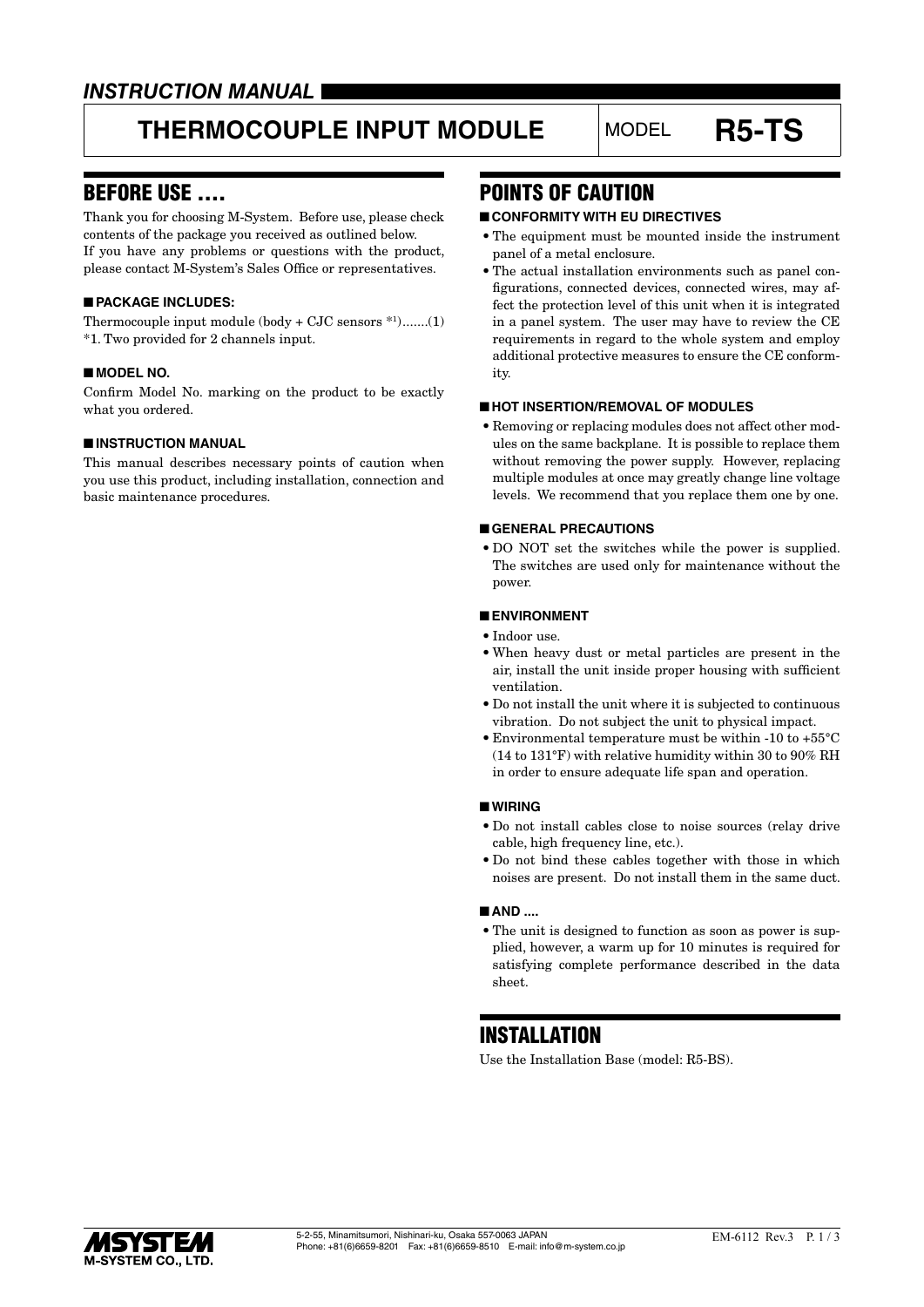## COMPONENT IDENTIFICATION

#### ■ **SIDE VIEW** ■ FRONT VIEW



#### ■ **STATUS INDICATOR LED**

**RUN indicator**: Bi-color (red/green) LED;

Red when the bus A operates normally; Green when the bus B operates normally; Amber when both buses operate normally.

#### ■ **SIDE DIP SW**

(\*) Factory setting

**• Thermocouple Type: SW1, 2, 3, 4**

| SW        |     |           |           | T/C            |  |
|-----------|-----|-----------|-----------|----------------|--|
| 1         | 2   | 3         | 4         |                |  |
| OFF       | OFF | OFF       | OFF       | (PR)           |  |
| OΝ        | OFF | OFF       | OFF       | $K(CA)$ $(*)$  |  |
| OFF       | ON  | OFF       | OFF       | E(CRC)         |  |
| ΟN        | 0N  | OFF       | OFF       | J(IC)          |  |
| OFF       | OFF | 0N        | OFF       | T(CC)          |  |
| <b>ON</b> | OFF | <b>ON</b> | OFF       | B(RH)          |  |
| OFF       | 0N  | 0N        | OFF       | R              |  |
| <b>ON</b> | 0N  | <b>ON</b> | OFF       | S              |  |
| OFF       | OFF | OFF       | 0N        | $C(WRe 5-26)$  |  |
| 0N        | OFF | OFF       | <b>ON</b> | N              |  |
| OFF       | 0N  | OFF       | 0N        | U              |  |
| <b>ON</b> | 0N  | OFF       | 0N        | L              |  |
| OFF       | OFF | 0N        | 0N        | P(Platinel II) |  |



#### **• Temperature Unit: SW5, 6**

| <b>SW</b> | <b>TEMP, UNIT</b> |                    |  |
|-----------|-------------------|--------------------|--|
|           |                   |                    |  |
| OFF       | OFF               | $^{\circ}$ C $(*)$ |  |
| OΝ        | OFF               | ۰F                 |  |
| OFF       | OΝ                | K (Absolute Temp)  |  |

#### **• Burnout: SW7, 8**

| SW            |         |                |
|---------------|---------|----------------|
|               |         | <b>BURNOUT</b> |
| <b>INPUT1</b> | INPUT 2 |                |
| OFF           | OFF     | Downscale      |
| OΝ            | ΩN      | Upscale $(*)$  |

### PC CONFIGURATOR

With configurator software, settings shown below are available. Refer to the software manual of R5CON for detailed operation.

#### ■ **CHANNEL INDIVIDUAL SETTING**

| <b>PARAMETER</b>  | <b>AVAILABLE RANGE</b> | DEFAULT SETTING |  |
|-------------------|------------------------|-----------------|--|
| Zero Scale        | $-32000$ to $+32000$   | 0               |  |
| <b>Full Scale</b> | $-32000$ to $+32000$   | 10000           |  |
| Bias [Zero Adj.]  | $-320.00$ to $+320.00$ | 0.00            |  |
| Gain [Span Adj.]  | $-32000$ to $+32000$   | 1.0000          |  |
| Zero Base         | Depends on sensor type | 0.00            |  |
| <b>Full Base</b>  | Depends on sensor type | 0.00            |  |

#### ■ **CHANNEL BATCH SETTING**

| PARAMETER                         | AVAILABLE RANGE                                                       | DEFAULT SETTING |
|-----------------------------------|-----------------------------------------------------------------------|-----------------|
| Limit $(V1.00 \text{ or higher})$ | No check mark: Limits to the scaling values equivalent to -15 $\%$ to | No check mark   |
|                                   | $+115\%$                                                              |                 |
|                                   | Check-marked: Limits within Zero Scale to Full Scale.                 |                 |